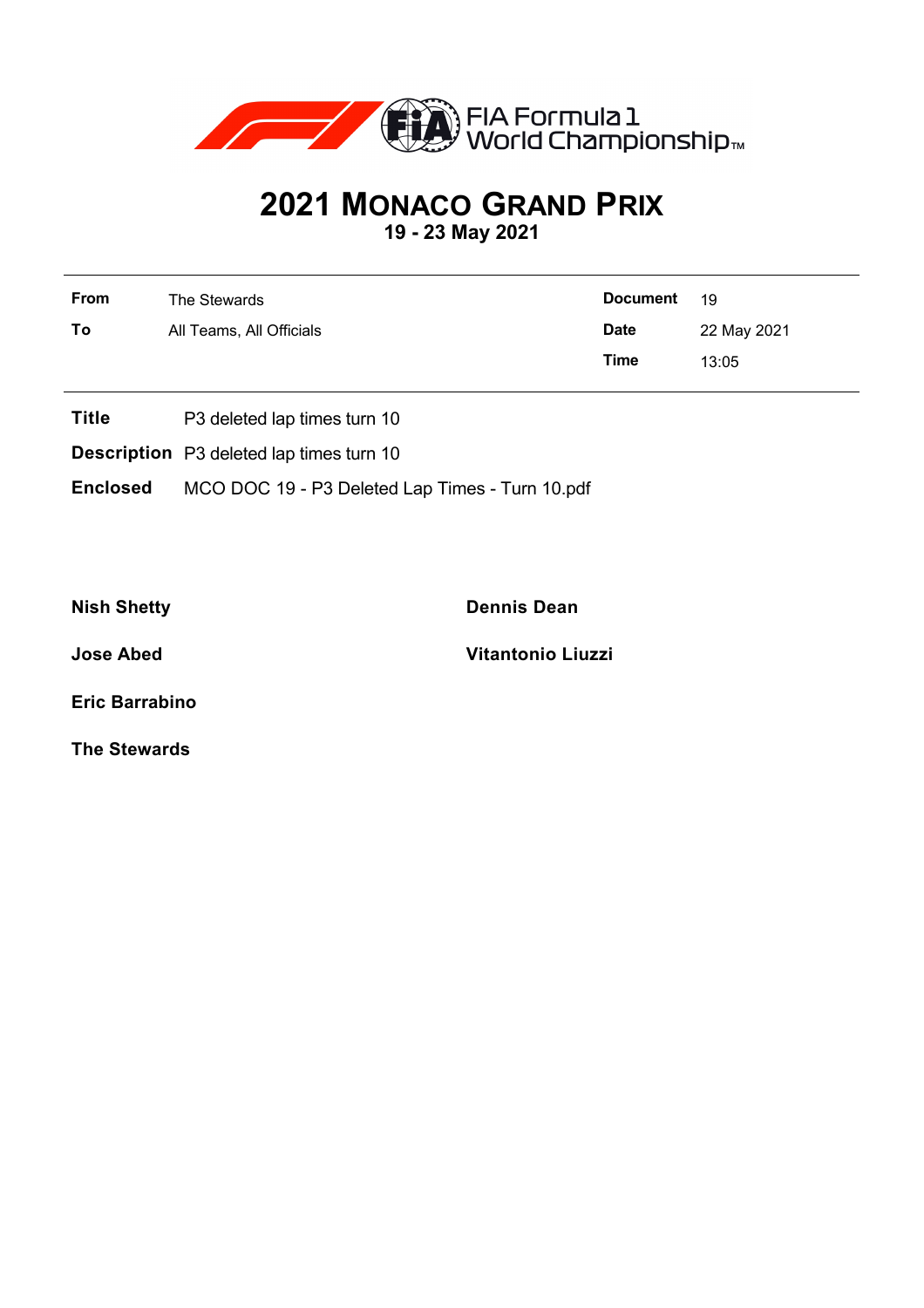

## **2021 MONACO GRAND PRIX**

**19 – 23 May 2021** 

| From | The Stewards             | <b>Document</b>     | 19                   |
|------|--------------------------|---------------------|----------------------|
| To   | All Officials, All Teams | <b>Date</b><br>Time | 22 May 2021<br>13:05 |

The Stewards, having received reports from the Race Director, have considered the following matters and determine the following:

**Session** Practice 3

**Fact** The cars below did not use the track at turn 10.

| <b>Decision</b> | Car            | <b>Driver</b>           | <b>Competitor</b>                      | <b>Offence</b><br>time | <b>Lap Time</b> |
|-----------------|----------------|-------------------------|----------------------------------------|------------------------|-----------------|
| 1               | 6              | Nicholas Latifi         | <b>Williams Racing</b>                 | 12:11:57               | 1:20.039        |
| $\overline{2}$  | 16             | <b>Charles Leclerc</b>  | Scuderia Ferrari Mission Winnow        | 12:12:16               | 1:32.164        |
| 3               | $\overline{7}$ | Kimi Raikkonen          | Alfa Romeo Racing ORLEN                | 12:13:29               | 1:27.867        |
| 4               | 55             | <b>Carlos Sainz</b>     | <b>Scuderia Ferrari Mission Winnow</b> | 12:14:25               | 1:46.464        |
| 5               | 63             | George Russell          | <b>Williams Racing</b>                 | 12:14:28               | 1:44.537        |
| 6               | 55             | <b>Carlos Sainz</b>     | <b>Scuderia Ferrari Mission Winnow</b> | 12:15:53               | 1:18.741        |
| 7               | 7              | Kimi Raikkonen          | Alfa Romeo Racing ORLEN                | 12:16:17               | 1:38.329        |
| 8               | 3              | Daniel Ricciardo        | McLaren F1 Team                        | 12:17:24               | 1:26.177        |
| 9               | 5              | <b>Sebastian Vettel</b> | Aston Martin Cognizant F1 Team         | 12:19:35               | 1:47.254        |
| 10              | 3              | Daniel Ricciardo        | McLaren F1 Team                        | 12:20:06               | 1:31.491        |
| 11              | 16             | <b>Charles Leclerc</b>  | <b>Scuderia Ferrari Mission Winnow</b> | 12:20:51               | 1:32.538        |
| 12              | 77             | <b>Valtteri Bottas</b>  | Mercedes-AMG Petronas F1 Team          | 12:20:57               | 1:25.269        |
| 13              | 11             | Sergio Perez            | <b>Red Bull Racing Honda</b>           | 12:22:52               | 1:46.673        |
| 14              | 44             | <b>Lewis Hamilton</b>   | Mercedes-AMG Petronas F1 Team          | 12:23:05               | 1:24.931        |
| 15              | 33             | Max Verstappen          | <b>Red Bull Racing Honda</b>           | 12:24:01               | 1:37.120        |
| 16              | 5              | <b>Sebastian Vettel</b> | Aston Martin Cognizant F1 Team         | 12:25:18               | 1:31.570        |
| 17              | 16             | <b>Charles Leclerc</b>  | <b>Scuderia Ferrari Mission Winnow</b> | 12:26:44               | 1:37.184        |